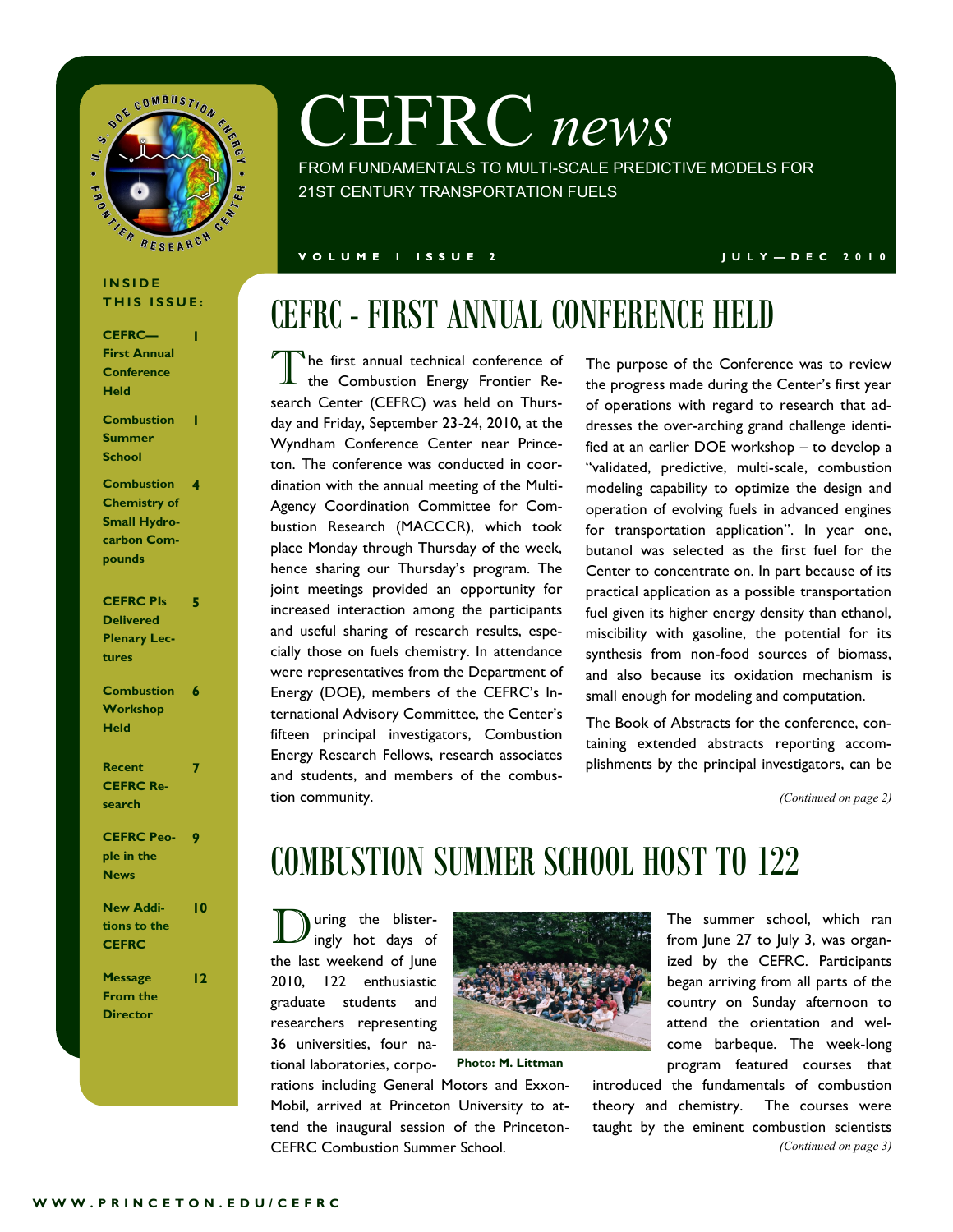### CEFRC - FIRST ANNUAL CONFERENCE HELD

accessed at the CEFRC website. The Book also contains a list of challenging problems in combustion research identified by the principal investigators. The presentation slides from the conference may be accessed at the CEFRC website as well. The technical exchange of the conference program was greatly enriched by the attendance and active participation of members of our International Advisory Committee: Dr. Meredith B. Colket of the United Technologies Research Center, Dr. Michael C. Drake of the GM Research Lab, Dr. John T. Farrell of ExxonMobil Research Lab, Professor Katharina Kohse-Höeinghaus of the Bielefeld University, Germany, Professor Norbert Peters of the RWTH Aachen, Germany, Professor Adel F. Sarofim of the University of Utah, and Dr. Wing Tsang of NIST, with Professor Sarofim chairing the committee. The committee has since written a report on their evaluation of the progress of the Center, containing many valuable suggestions.

The Conference afforded the PIs and the international advisors a splendid opportunity for extensive brainstorming on the research needs of combustion energy science in general and the research direction and focus of the Center in particular. We shall report to you our plan of action in the next issue of the Newsletter.

Work-in-progress posters were presented by CEFRC research associates and students. The poster titles and presenters were:

*(Continued from page 1)* "*Ab initio* multi-reference correlated wavefunction calculations of bond dissociation energies in methyl esters"

**V. Oyeyemi**, Princeton University

"Autoignition of n-butanol at elevated pressure and low to intermediate temperature" **B. Weber**, University of Connecticut

"Kinetic modeling of methyl formate oxidation"

**R. West**, MIT

"Gas phase reactions of methanol with the hydroperoxyl and methyl radicals: Computational thermochemistry and dynamics" **J. Alecu**, University of Minnesota and MIT

"Molecular transport, chemical kinetics, and turbulent flame modeling at high pressures" **P. Zhang**, Princeton University

"Experimental and modeling study of the oxidation of isobutane and isobutene" **B. Yang**, Sandia National Laboratories and University of Southern California

"MBMS and modeling study of the flames of  $C_6H_{12}$  isomers"

**B. Yang**, Sandia National Laboratories and University of Southern California

"The Reaction of Benzene  $+$  O( ${}^{3}P$ ): A theoretical and experimental study"

**E. Dames**, University of Southern California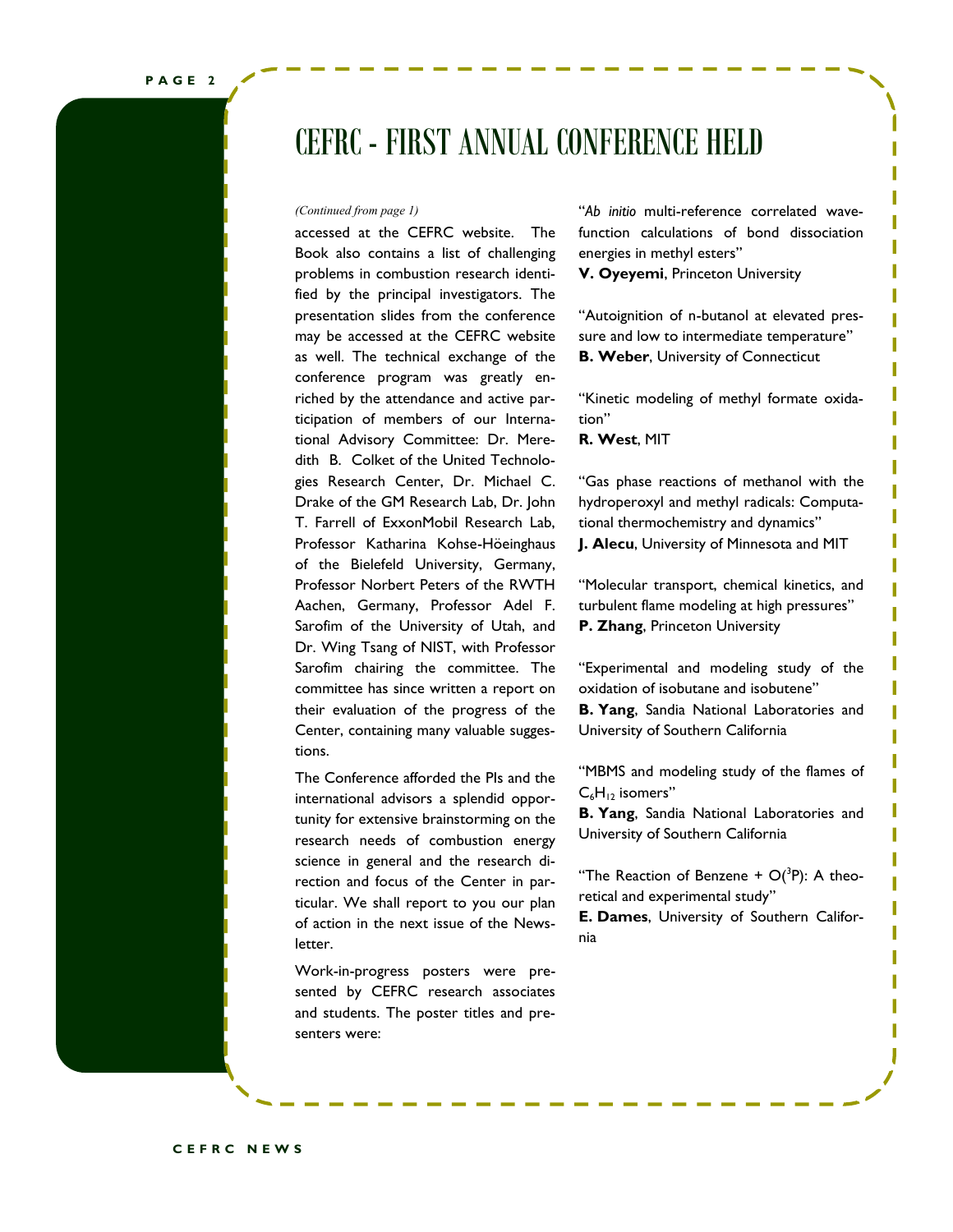### COMBUSTION SUMMER SCHOOL HOST TO 122 ATTENDEES

#### *(Continued from page 1)*

**Professor Norbert Peters** of the RWTH Aachen in Germany, **Dr. Charles K. Westbrook** of the Lawrence Livermore National Laboratory and **Dr. Stephen J. Klippenstein** of the Argonne National Laboratory. The academic program was conducted at an accelerated pace, with daily three-hour lectures in the morning and afternoon. This intense pace of learning was supported by comfortable living arrangement in single occupancy, air-conditioned dormitory rooms. Throughout the week, the partici-

pants also fully utilized the networking opportunities beyond the lecture hall by sharing their meals in the dining hall of the dormitory. Many continued their social bonding over impromptu sporting and social activities in the evenings. A highlight of the week was the combustion lab tour, capped off with spectacular Fourth of July fireworks at dusk, viewed from the University Sports Fields.

The summer school was a great success, as judged from the enthusiastic feedback from the attendees. **Brandon Rotavera**, a graduate student from Texas A&M University wrote, "…I had very high expectations for the program and it far exceeded all of them, namely in the technical content provided by the lecturers… The instructors and the conveyance of their knowledge and experience were, to no surprise, top quality. The opportunity to engage in an academic-style setting with Prof. Peters, Dr. Westbrook, and Dr. Klippenstein, who have been and continue to be such leaders, was truly memorable." **Swetaprovo Chaudhuri**, a graduate student from the University of Connecticut and now a post-doctoral fellow at Princeton said it provided an important opportunity not only to dig deep into the fundamental concepts behind combustion science, but also to network with other researchers in the field. "The courses kept in mind future directions of combustion science,

its possible and necessary impact on clean energy, and also ensured that we developed firm foundations in the theory" he wrote.

"Rarely do schools offer in-depth courses that combine these two fairly disparate branches of science of combustion theory and chemistry," said **Chung K. Law**, the director of the CEFRC. "But if you want to address the immensely challenging problems of energy sustainability and cli-



**Photo: R. West**

gases."

tists who know both. Currently, over 80 percent of the global energy consumption comes from burning fossil fuels. Even a small improvement in the combustion efficiency will lead to a huge saving in the overall energy expenditure and the simultaneous reduction in the emission of greenhouse

With the success of the inaugural session and based on the enthusiastic participant feedback, the CEFRC plans to continue offering the combustion summer school annually, with an expanded syllabus in future sessions. Plans are already underway for the 2011 Session of the Combustion Summer School. Interested participants should check the CEFRC website. We will make information on the 2011 Session along with the online application form available in the January/February 2011 timeframe.

**"With the Center focused on advancing the science of combustion, we feel we have a huge responsibility to not only conduct the science now, but to prepare the next generation of scientists in this field. That's why we organized this summer school. The impact will be tremendous 10 to 15 years down the road."** 

**C.K. Law**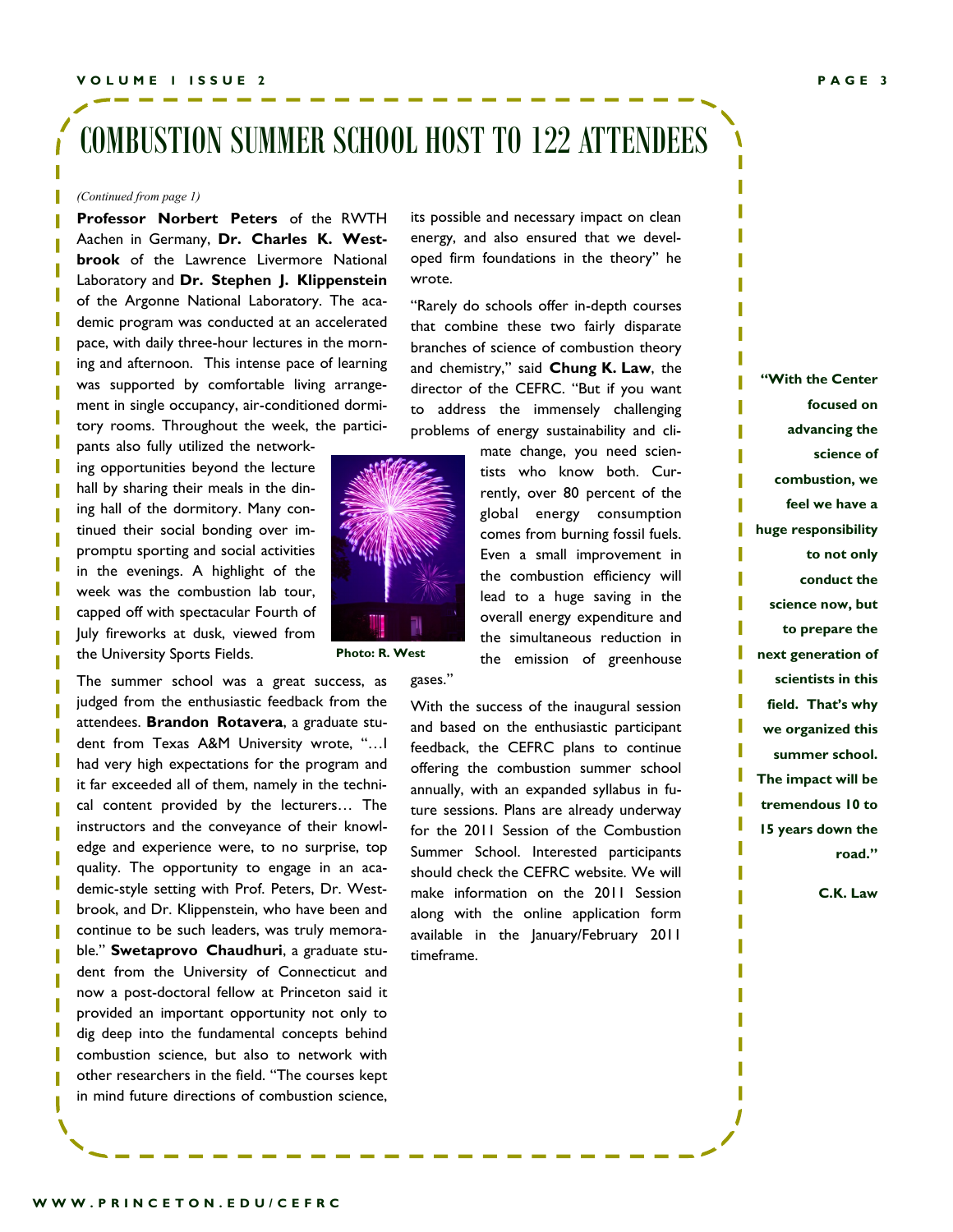

**Hai Wang Northrop Professor in Engineering Dept. of Aerospace and Mechanical Engineering University of Southern California**

## Combustion Chemistry of Small Hydrocarbon Compounds

## By Hai Wang

o you ever wonder why flames look bright and can be blue, yellow, or sometimes even green? These colors are the result of light emission from species or materials produced in a combustion process. These species are often intermediate to the final combustion products, namely carbon dioxide and water. Many of them are short-lived, but persist long enough to give flames bright and interesting colors.

There are many forms of hydrocarbon fuels used for different purposes. We use natural gas (mostly methane,  $\textsf{CH}_4$ ) in our home stoves and water heaters. Gasoline, diesel, jet fuels and now, bioderived fuels (e.g., butanol) are used to power cars, trucks, airplanes, and other transportation vehicles. A candle flame burns evaporated wax, and coal or wood are still used for heating and electricity production.

Interestingly, the light emitting species or compounds are always the same regardless what hydrocarbon fuels we burn. For example, the blue color (and sometimes a deep purple) comes from electronically excited CH. The green color is the result of light emission from an excited  $C_2$  species. Of course, thermal radiation of soot (smoke) manifests as the color yellow. The distinctive colors and the fact that there are just a few of them tell us, to an extent, that the different flames share similar chemistry as the

parent fuel is oxidized to carbon dioxide and water. The process releases heat as an energy carrier for converting the chemical energy in the fuel into power.

Over the last several decades, researchers learned that the rate of fuel combustion and pollutant formation is governed by several dozen chemical reactions. These reactions are critical to combustion processes of all hydrocarbon fuels. Most of these reactions involve relatively small chemical species. Examples include: carbon monoxide (CO), hydrogen  $(H_2)$ , methane (CH<sub>4</sub>), ethylene  $(C_2H_4)$ , acetylene  $(C_2H_2)$ , propene  $(C_3H_6)$ , and butadiene  $(C_4H_6)$ .

Also, many of the intermediate species are free radicals with at least one unpaired electron, making them extremely reactive. The radical species are the chain carriers for a radical branching process that can lead to fuel explosion and a flame resistant to extinction. To name a few, the hydrogen and oxygen atoms (H• and O•), hydroxyl (OH•), methyl  $(CH_3^{\bullet})$ , propargyl  $(C_3H_{3}^{\bullet})$  radicals, and those blue- and green-light emitting species belong to this class of reactive species.

Along with molecular oxygen, the chemical reactions among these species play the most critical role in the combustion of any hydrocarbon fuels. Larger hydrocarbon fuels, for example, gasoline fuel, must crack into these small fragments before they are oxidized. The bottleneck of this entire rate process is usually in the oxidation of the smaller frag-

*(Continued on page 5)*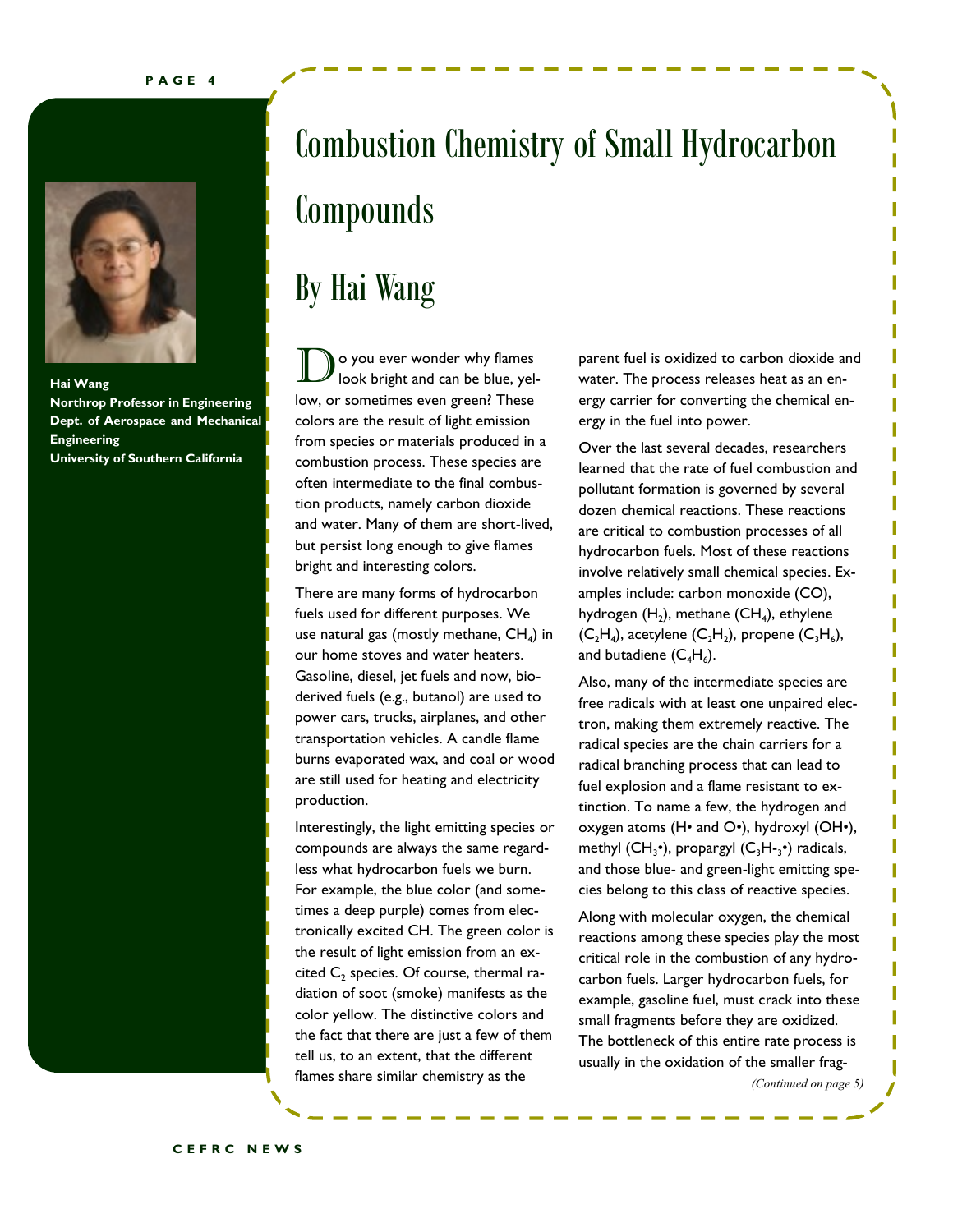### Combustion Chemistry of Small Hydrocarbon Compounds

#### *(Continued from page 4)*

ments. These are CO,  $H_2$  and the C<sub>1</sub>-C<sub>4</sub> compounds listed above.

Researchers understood for many years that the reaction chemistry of CO,  $H_2$  and C<sub>1</sub>-C<sub>4</sub> compounds are the foundation for reliable predictions of the combustion behavior and pollutant emission for all hydrocarbon fuels. Collectively, the chemistry of these compounds is dubbed the C0-C4 chemistry.

For many years, scientists around the world have tried to advance predictive, physics-based C0-C4 models. Much progress has been made. There exist many varieties and versions of similar models today; some of which are already quite predictive, while others can be better justified from physics considerations. Yet, not a single model is

accepted as a universal model all researchers can agree on. This situation leads to many fundamental and practical problems in our pursue of predictive combustion chemistry as design tools for energyefficient combustion engines.

This year, the center researchers started an endeavor to collectively develop a unified C0-C4 reaction model. They believe that this effort will not only ensure the consistency and coherence among the different research efforts of the center in the years to come, but that it will also have a broad impact on combustion research. The resulting C0-C4 model is expected to serve as the industry standard for combustion research worldwide.

## CEFRC PRINCIPAL INVESTIGATORS DELIVERED PLENARY AND TECHNICAL LECTURES AT 33rd INTERNATIONAL SYMPOSIUM ON COMBUSTION

T <sup>1</sup>he CEFRC was well represented by the principal investigators and their research associates and students at the 33<sup>rd</sup> International Symposium on Combustion, held at Tsinghua University in Beijing, China from August 1-6, 2010. It was a great honor that CEFRC principal investigators **Dr. Jacqueline H. Chen, Professor Ronald K. Hanson, and Professor Hai Wang** delivered three of the five plenary lectures of the symposium, with Professor **Hanson's** lecture being the opening Hottel Lecture. These plenary lectures were:

**Jacqueline H. Chen**, "Petascale direct numerical simulations of turbulent combustion: Opportunities and challenges."

**Ronald K. Hanson** "Applications of quantitative laser sensors to kinetics, propulsion and practical energy systems."

**Hai Wang**, "Formation of nascent soot and other condensed-phase materials in flames."

In addition, the Center PIs and their associates delivered a large number of contributed papers at the Symposium through both podium and poster presentations, and 38 papers authored by the Center PIs, in addition to the three plenary papers, will be published in the Symposium Proceedings, which is ISI-indexed.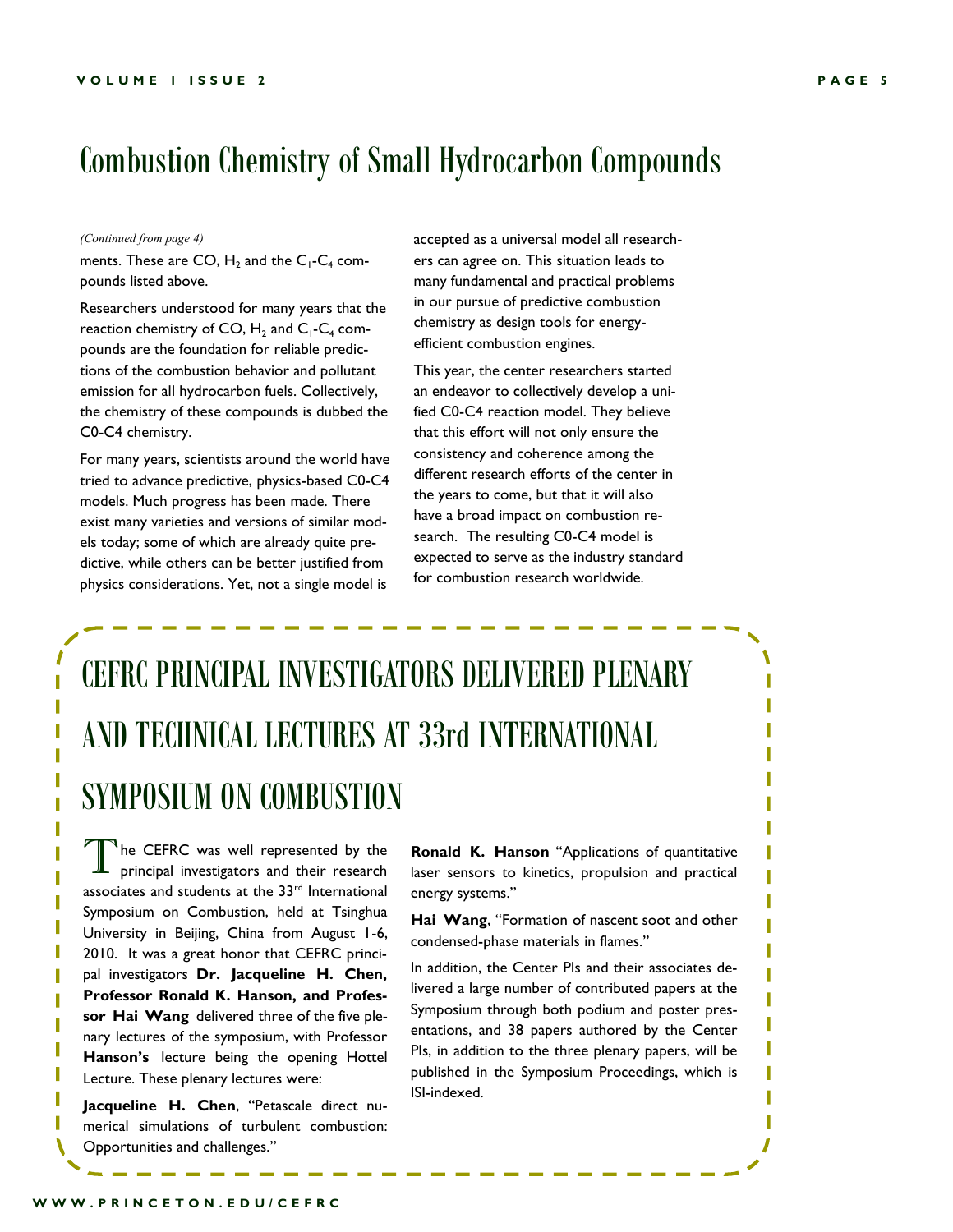### COMBUSTION WORKSHOP HELD AT TSINGHUA CCE



**Background of stage at opening ceremony of Tsinghua Center for Combustion Energy**

In coordination with the 33rd Interna-<br>tional Combustion Symposium, on Aun coordination with the 33rd Internagust 1, 2010, Tsinghua University in Beijing, China, established a Center for Combustion Energy (CCE). The goal of the Center is to perform combustion research in the broadest sense, with focuses on energy science, foundation science, and interdisciplinary science.

As part of the opening ceremony, a workshop on *"Combustion Research in an Energy-Constrained World"* was held on the Tsinghua campus on July 31, 2010, the day before the start of the Combustion Symposium. The one-day workshop consisted of three sessions, covering a wide range of topics that are of both fundamental and practical importance to combustion science and energy. The state of the art and the research needs of each topic were reviewed by a leading expert in that area, with input from other colleagues. There was extensive participation by the Center PIs and advisors. These sessions, the specific topics and their respective participants and presenters (indicated by asterisks) are listed in the following:

#### **Session on Foundation Science**

*Combustion Chemistry* C.K. Westbrook\*

*Combustion Theory* M. Matalon\*

*Turbulent Combustion* J.H. Chen\*, J.H. Frank, S.B. Pope

*Advanced Diagnostic Techniques* K. Kohse-Höeinghaus\*

*Cybercombustion* J.H. Chen\*, M.D. Smooke

#### **Session on Energy Science**

*Clean Engine Combustion*  S.H. Chung, C.F. Lee\*, L.M. Pickett

*Clean Coal Combustion* Q. Yao\*

*Fuel Chemistry and Surrogate Modeling*  W.H. Green, Y. Ju\*, C.J. Sung

#### **Session on Interdisciplinary Science**

*Functional Nanomaterials* Y. Ju\*, S.D. Tse, X.L. Zheng

*Combustion and Beyond* H. Wang\*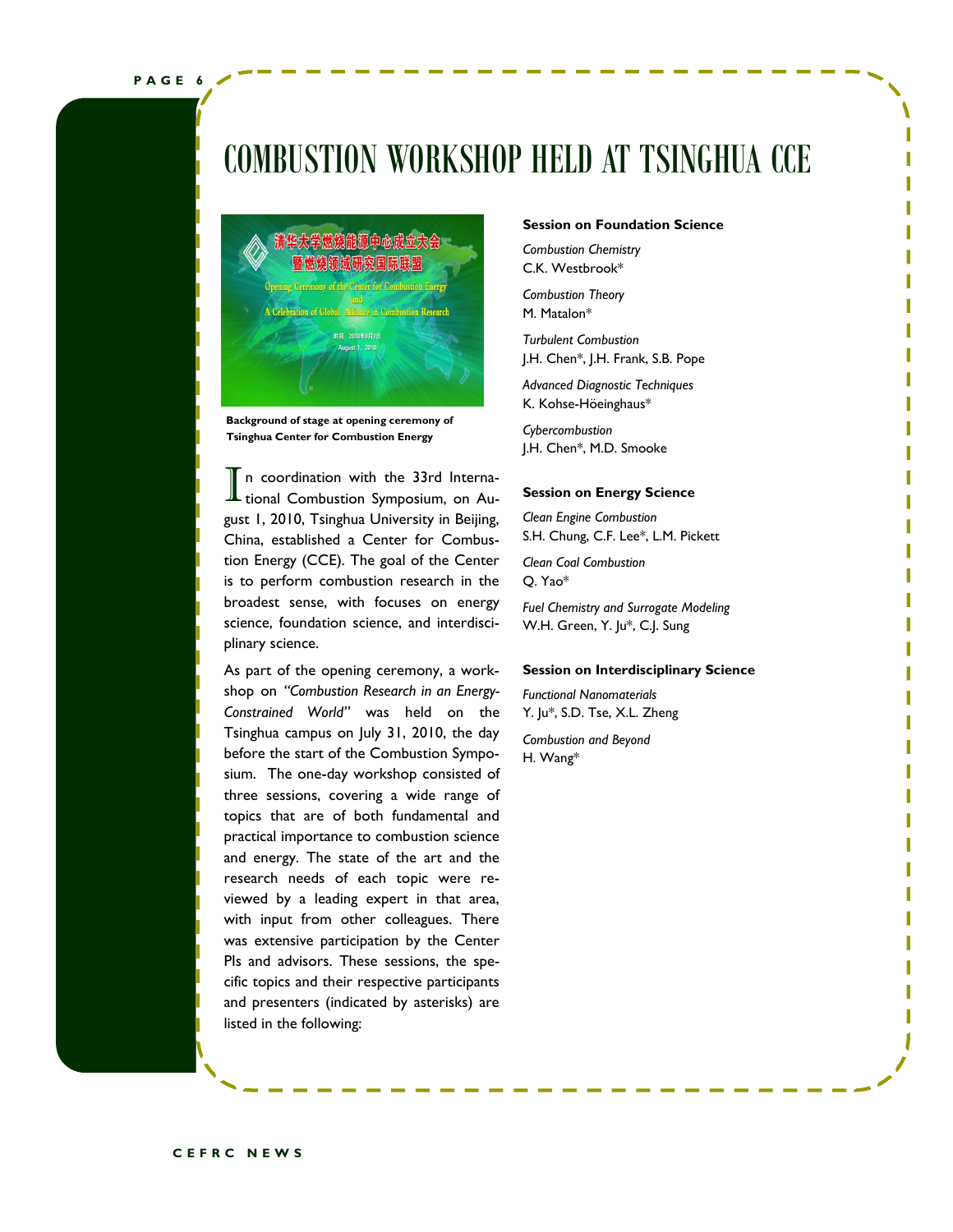### CAREER OPPORTUNITIES

#### **CEFRC COMBUSTION ENERGY POST-DOCTORAL RESEARCH FELLOWSHIP**

Two-year positions as Combustion Energy Postdoctoral Research Fellows are available for cosponsored postdoctoral or senior research associates to perform joint, high-risk/high-payoff research projects with at least two principal investigators of the CEFRC at their respective locations, providing synergy and continuous rejuvenation of research directions. These are highly competitive appointments which provide rigorous training for the next

generation of leaders in combustion science and technology. Starting salary for a fresh Ph.D. is \$48,000/ year plus benefits.

Applications for the Combustion Energy Research Fellows program are considered on a rolling basis, with three annual deadlines for application submission: April 30, August 31, and December 31. Visit [http://cefrc.princeton.edu/programs/combustion](http://cefrc.princeton.edu/programs/combustion-research-fellowships.aspx)[research-fellowships.aspx](http://cefrc.princeton.edu/programs/combustion-research-fellowships.aspx) for additional information and application instructions.

### RECENT CEFRC RESEARCH

In each issue of the CEFRC News, we will highlight<br>the research being conducted by some of the n each issue of the CEFRC News, we will highlight Center's students and research associates including the Combustion Energy Postdoctoral Research Fellows. In this issue, we spotlight the research of **Dr. Bin Yang** and **Dr. John Alecu.**

#### EXPERIMENTAL AND MODELING STUDY OF THE OXIDATION OF ISOBUTANE AND ISOBUTENE

By Dr. Bin Yang



**Dr. Yang is conducting joint research at the Advanced Light Source (ALS) at LBNL, the Sandia National Labs, and the University of Southern California, under the joint sponsorship of CEFRC principal investigators Dr. Nils Hansen and Professor Hai Wang.** 

Kinetic modeling of isobutanol combustion requires a reliable chemical kinetic submodel for the pyrolysis and oxidation of isobutene. To establish the validity of a base model for isobutanol combustion, validation tests need to be performed for the oxidation of isobutane and isobutene against a wide range of experimental observations.

Low-pressure isobu-

V tane and isobutene burner-stabilized flame experiments were performed at the Advanced Light Source Facility at the Lawrence Berkeley National Laboratory. The apparatus consists of a low-pressure flame chamber, a differentially pumped flame-sampling system, and a timeof-flight mass spectrometer. In these experiments, premixed, flat flames are probed by a quartz nozzle and the sampled gases expand into the ionization chamber of a mass spectrometer, where the molecular beam is intersected by monochromated VUV synchrotron light. Photo -ions are then separated using time-of-flight mass spectrometry. Mole fraction profiles were measured for most flame species, which were identified by the photoionization efficiency.

Flame chemistry modeling results from USC Mech II are compared to the data for premixed low-pressure isobutane and isobutene flames, as well as the laminar flame speeds of isobutane/air and isobutene/air over an extensive range of the equivalence ratio (0.7-1.8) at room temperature and atmospheric pressure (Davis and Law). The model is also tested against over 45 sets of ignition delay data from literatures. For isobutane-oxygen-argon and isobutane-oxygen-nitrogen mixtures, the model predicts fairly well the ignition delay times throughout the entire temperature range. For isobutene-oxygen-argon mixture, the predicted ignition delay times are higher than the experimental data at lower temperatures (1300-1500K).

The results suggest that USC Mech II provides a reasonably good starting point for the development of an isobutanol combustion chemistry model. Nevertheless, minor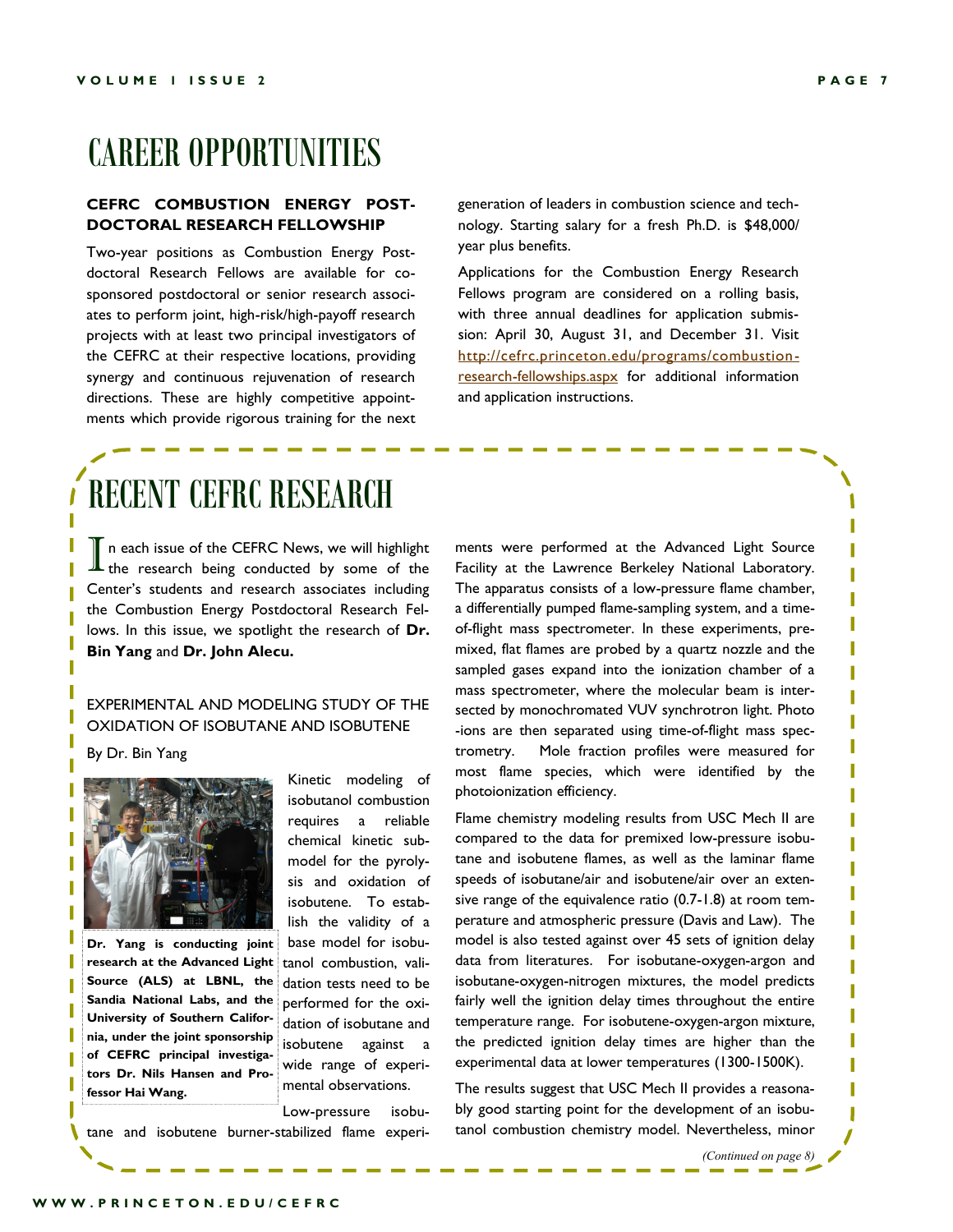

**Dr. Alecu is cosponsored by Prof. William H. Green and Prof. Donald G. Truhlar. His research focuses on accurately computing and directly measuring the thermochemistry and rate coefficients over a wide temperature range for important reactions in the combustion of new and potential biofuels.**

### RECENT CEFRC RESEARCH

revisions and updates are required for the reaction chemistry of isobutene pyrolysis and oxidation. Future work will be focused on completing an isobutanol reaction kinetic model with its base model well validated.

### MECHANISTIC REFINEMENT: SYSTEMATI-CALLY IMPROVING THE *N*-BUTANOL COM-BUSTION MECHANISM

#### By Dr. John Alecu

One of the aims of the interdisciplinary collaborative effort between the research groups of Professors Truhlar and Green is to improve on the existing *n*-butanol combustion mechanism by refining the rate coefficients of several critical reactions. The initial mechanism for *n*-butanol combustion was developed recently at MIT using the Reaction Mechanism Generator (RMG). The RMG simulations indicated that the overall *n*-butanol combustion mechanism is highly sensitive to the rates of several elementary reactions involving radicals and the intermediates generated; consequently, our initial research has been directed toward computing high-quality thermochemical and kinetic information for these important radical reactions. Future research will be aimed at measuring several of the rate coefficients to which the overall combustion mechanism is the most sensitive using the laser-photolysis experimental technique coupled with the laser-absorption and/or time-of-flight mass spectrometry detection methods.

Many of the key species implicated in the radical processes of interest are cyclic or possess multiple torsions that can couple to yield numerous structural conformers, and one of the main challenges in our research thus far has been to devise a systematic approach for accurately and efficiently treating these complex reaction systems. We've focused our attention on improving on the accuracy with which electronic energies, zero-point energies, and partition functions can be predicted

**Bin Yang** a curvilinear dividing surface, a multi-structural *(Continued from page 7)* from computations. To find practical electronic model chemistries (i.e., combinations of levels of theory and one-electron basis sets) that are well -suited for computing the electronic energies of species in these kinds of reactions, we have first explored the analogous prototypical reactions of the simplest alcohol, methanol, with the important hydroperoxyl and methyl radicals. Accounting for the anharmonicity present in highfrequency modes is crucial to improving on the accuracy with which energies and rates can be predicted from computations, and to this end, we have optimized scale factors for important properties such as zero-point energies, that can be applied to systematically correct the harmonic vibrational frequencies computed from a host of important electronic model chemistries for anharmonicity. Finally, we have developed a set of practical methods capable of reliably treating torsional anharmonicity even in systems with multiple torsions, called the multistructural (MS) torsional methods, through which the effects of torsions coupling to one another and to external rotation are included in the partition function, and the problem of associating certain normal modes with specific torsions is circumvented by using internal coordinates. Therefore, our research objective of improving the existing *n*-butanol combustion mechanism is currently in the process of being realized, as the rate coefficients of several radical reactions identified as important by the RMG are being refined through the employment of the electronic model chemistries recently found to give good performance for prototypical reaction systems (and scaling the ensuing computed vibrational frequencies by the newly optimized scale factors) in direct dynamics calculations based on variational transition state theory with treatment of torsions, and a multidimensional treatment of tunneling. Crossing interdisciplinary boundaries continues to be central to the success of this endeavor, as it is for much of the research being conducted at the CEFRC.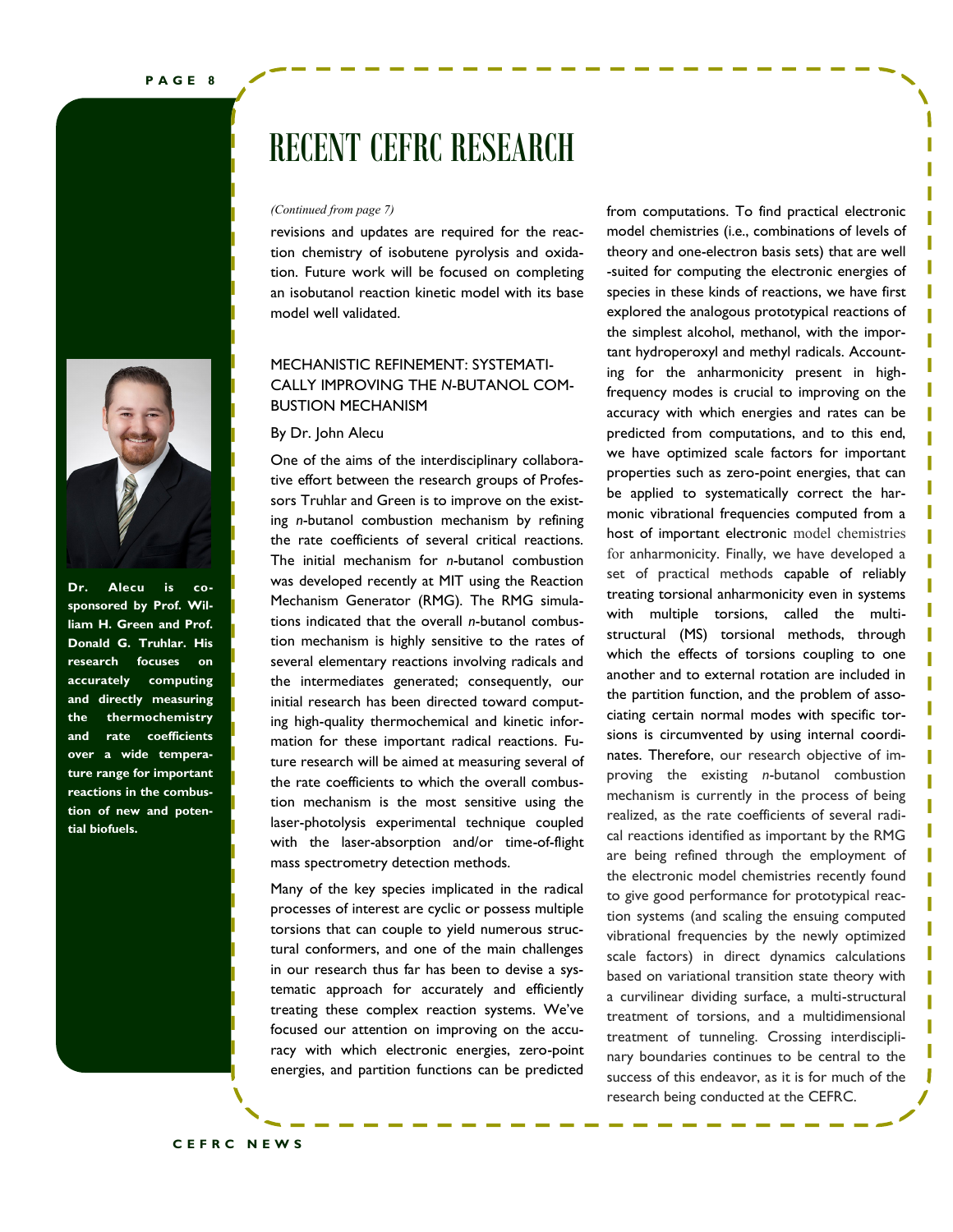### CEFRC PEOPLE IN THE NEWS



In September 2010, **Professor Emily A. Carter**, the Arthur W. Marks '19 Professor of [Mechanical](http://www.princeton.edu/mae/)  [and Aerospace Engineering a](http://www.princeton.edu/mae/)nd [Ap](http://www.pacm.princeton.edu/index.shtml)[plied and Computational Mathemat](http://www.pacm.princeton.edu/index.shtml)[ics](http://www.pacm.princeton.edu/index.shtml) was appointed the founding director of Princeton University's [Andlinger Center for Energy and the](http://www.princeton.edu/acee/) 

[Environment.](http://www.princeton.edu/acee/) The Andlinger Center was created in 2008 with the support of a [\\$100 million gift f](http://www.princeton.edu/main/news/archive/S21/48/54G75/)rom international business leader Gerhard Andlinger, a member of Princeton's class of 1952. The mission of the center is to build on Princeton's strengths in environmental science, materials science and policy to develop sustainable sources of energy that satisfy the world's energy demand in a way that preserves natural resources and the health of the environment for future generations. **Carter** was also named Chair, Energy Subdivision of the PHYS Division of the ACS, 2010-2011; Chair, DOE-BES Council on Chemical and Biochemical Sciences, 2011-2013; and Member, Board on Chemical Sciences and Technology, National Research Council, National Academy of Sciences, 2010- 2012.



**Professor Frederick L. Dryer** of Princeton University and **Professor Fokion N. Egolfopoulos** of the University of South-

ern California were elected Associate Fellows of the American Institute of Aeronautics and Astronautics (AIAA).



In July 2010, **Dr. Stephen J. Klippenstein**, Senior Chemist at the Chemical Sciences and Engineering Division of Argonne National Laboratory, was presented with a Distinguished Performance Award by the Argonne Board of Governors in recognition for his outstanding sci-

entific achievements.





**Professor Chung K. Law**, Director of the CEFRC and Robert H. Goddard Professor at Princeton University, was elected a Fellow of the American Academy of Arts and Sciences ([http://www.amacad.org/](http://www.amacad.org/news/new2010.aspx) [news/new2010.aspx\)](http://www.amacad.org/news/new2010.aspx). THE AAAS is one of the nation's oldest and most prestigious honorary societies.

**Professor Donald G. Truhlar** was elected to a three-year term as officer of the Division of Chemical Physics of the American Physical Society. Additionally, he was awarded Doctor Honoris Causa of Technical University of Lodz, Poland, 2010, "for his contributions to the development of quantum chemistry and vivid collaboration with our and other Polish

universities." Furthermore, he was inducted into the National Academy of Sciences in April, 2010. Members are elected in recognition of their distinguished and continuing achievements in original research.



**Dr. James A. Miller**, Distinguished Member of the Technical Staff at the Combustion Research Facility at Sandia National Laboratories, has transferred to the Argonne National Laboratory where he continues his research.



**Professor Chih-Jen Sung** joined the Mechanical Engineering Department of the University of Connecticut as a School of Engineering Professor in Sustainable Energy. He was previously a faculty member at Case Western Reserve University from 1999 to 2009.



**Professor Hai Wang** was appointed Northrop Chair in Engineering at University of Southern California, as well as a Chang Jiang Scholar of Shanghai Jiaotung University in Shanghai, China.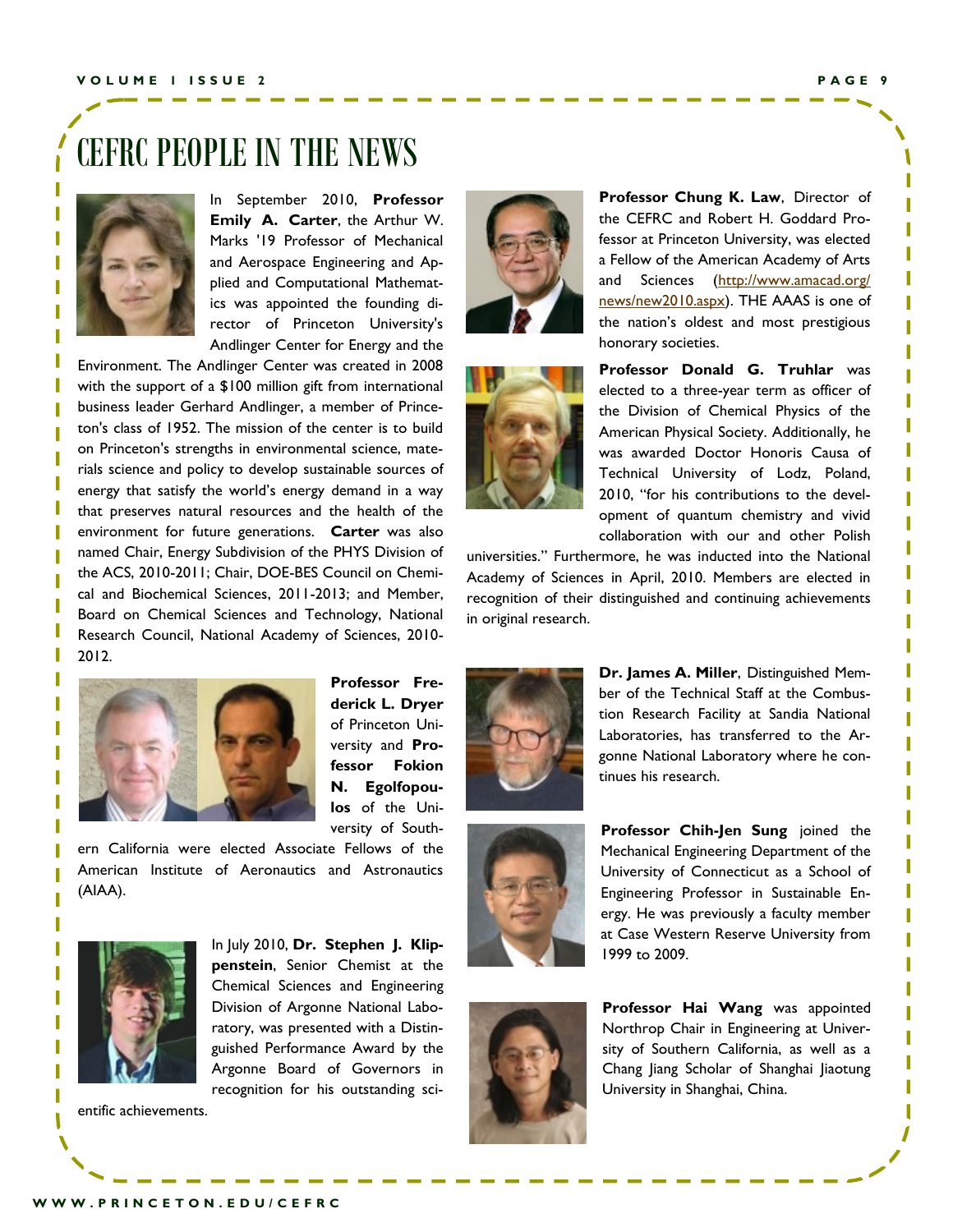**P A G E 1 0**

### NEW ADDITIONS TO THE CEFRC



**Dr. Andrey Starikovskiy** was appointed Associate Director of the Center on September 1, 2010. Dr. Starikovskiy was formerly a member

of the Scientific-Technical Committee of the Moscow Institute of Physics and Technology (MIPT), and Head of its Scientific Research Center. Before joining the Princeton CEFRC, he was a Research Professor at Drexel University, and the Associate Director of the Drexel Plasma Institute. Dr. Starikovskiy is an eminent scientist in reacting and plasma flows, and brings considerable experience in large center administration.

Three new appointments to the CEFRC's Combustion Energy Research Fellows Program (otherwise known as the "roving postdoc program") were made. Dr. John Alecu, Dr. Mruthunjaya Uddi, and Dr. Peng Zhang joined the Center, each to begin two-year research positions, co-sponsored by two or more of the Center's principal investigators:



**Dr. John Alecu** obtained his Ph.D. from the University of North Texas in 2009, and joined the CEFRC in July, 2010. Dr. Alecu is co-sponsored by

Professor William H. Green of MIT, and Professor Donald G. Truhlar of the University of Minnesota. The goal of the joint research is to accurately compute and/ or directly measure the thermochemistry and rate coefficients over a wide temperature range for important reactions in the combustion of new and potential biofuels. The initial focus is to improve on the existing n-butanol combustion mechanism by refining the rate coefficients of several critical reactions through high-level quantum-chemistrybased direct dynamics calculations using variational transition state theory with a curvilinear dividing surface, a multi-structural treatment of torsions (MS-T), and a multidimensional treatment of tunneling.



**Dr. Mruthunjaya Uddi** obtained his Ph.D. from the Ohio State University in 2008, and joined the CEFRC in May 2010. Dr. Uddi is cosponsored by Professor

Yiguang Ju of Princeton University and Professor Chih-Jen Sung of the University of Connecticut. He is studying low temperature (500-600K) oxidation mechanisms of fuels such as ethane and methane in nanosecond discharge plasma under various conditions of temperature and pressure. Dr. Uddi is using advanced laser diagnostics such as Mid-IR absorption and TALIF to measure important radical species' temporal densities. He is also doing similar studies for biofuels (methyl esters and butanols) in a rapid compression machine.



**Dr. Peng Zhang** obtained his Ph.D. from Princeton University in June 2010, and joined the CEFRC in August 2010. He is sponsored by four principal investi-

*(Continued on page 11)*

**C E F R C N E W S**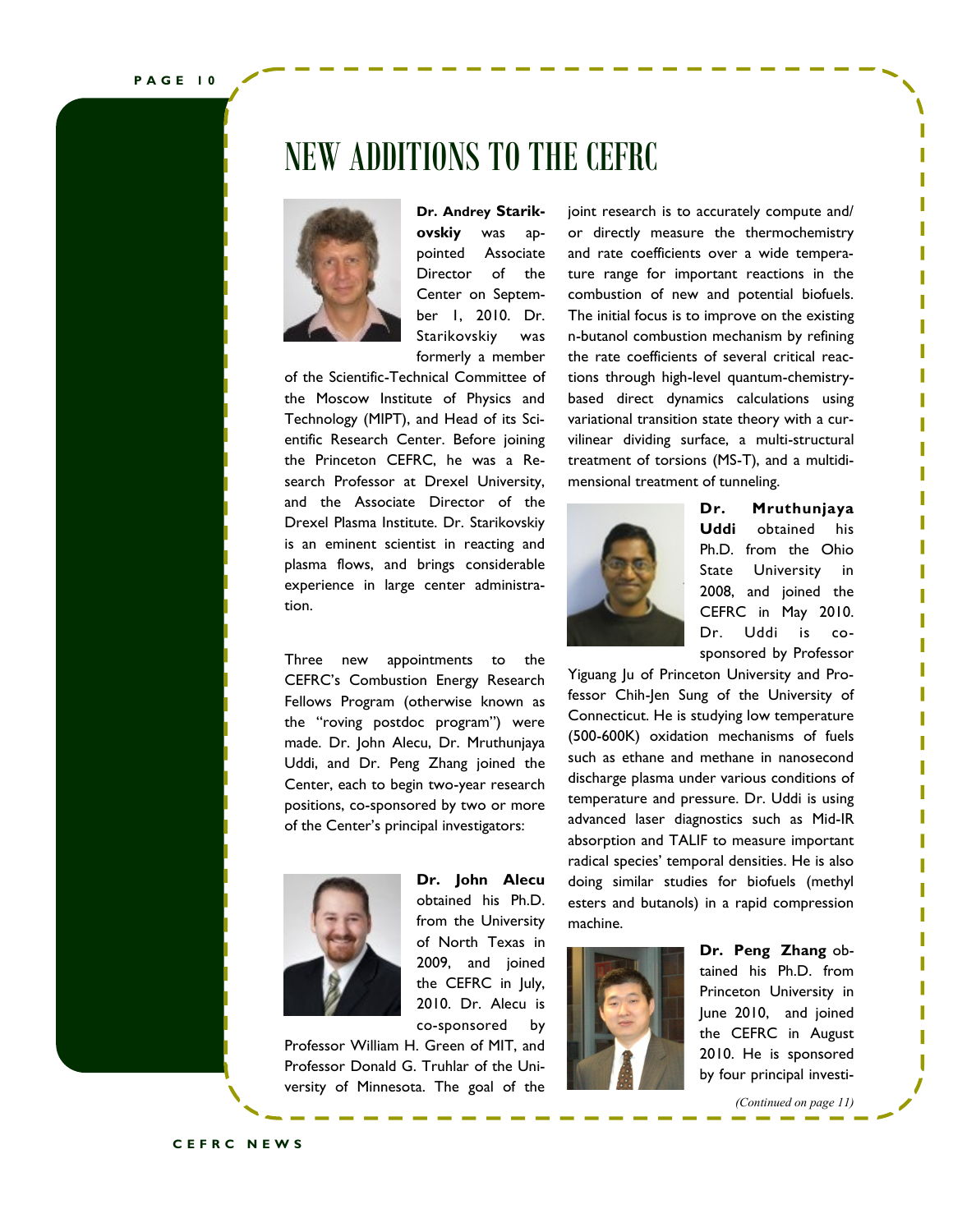### NEW ADDITIONS TO THE CEFRC

#### *(Continued from page 10)*

gators on two major collaborative efforts which share the element of high pressure combustion. The first involves the collaboration between Professor Chung K. Law of Princeton University and Professor Stephen B. Pope of Cornell University on the modeling of turbulent flames at high pressures. The second involves the collaboration with Professor Law, Dr. Stephen J. Klippenstein of Argonne National Laboratory and Professor Hai Wang of the University of Southern California on a re-examination of the various "laws" governing the transport and reaction of flows as the system pressure becomes exceedingly high. Dr. Zhang's research topic is one of the grand challenge problems identified by the CEFRC, requiring both theoretical and numerical studies in diverse areas of fluid flows and chemical kinetics.

### Upcoming Events *March 2011 7 th U.S. National Combustion Meeting, Combustion Institute*

Georgia Institute of Technology March 20-23, 2011, Atlanta GA

#### **May 2011**

### *Science for Our Nation's Energy Future* Energy Frontier Research Centers Summit & Forum May 25-27, 2011, Washington, D.C.

#### *July 2011*

*The 7th International Conference on Chemical Kinetics* Massachusetts Institute of Technology July 10-14, 2011, Cambridge, MA

### Announcements

- **On January 4, 2011, the CEFRC launched a redesigned website. Visit us at our NEW website [http://www.princeton.edu/cefrc/.](http://www.princeton.edu/cefrc/)**
- **Combustion Summer School lectures are now available for download at [http://deimos.apple.com/](http://deimos.apple.com/WebObjects/Core.woa/Browse/princeton.edu.4746982603.04746982605) [WebObjects/Core.woa/Browse/princeton.edu.4746982603.04746982605](http://deimos.apple.com/WebObjects/Core.woa/Browse/princeton.edu.4746982603.04746982605) or if you do not have access to iTunes,<http://www.princeton.edu/engineering/video/combustion-2010/> .**